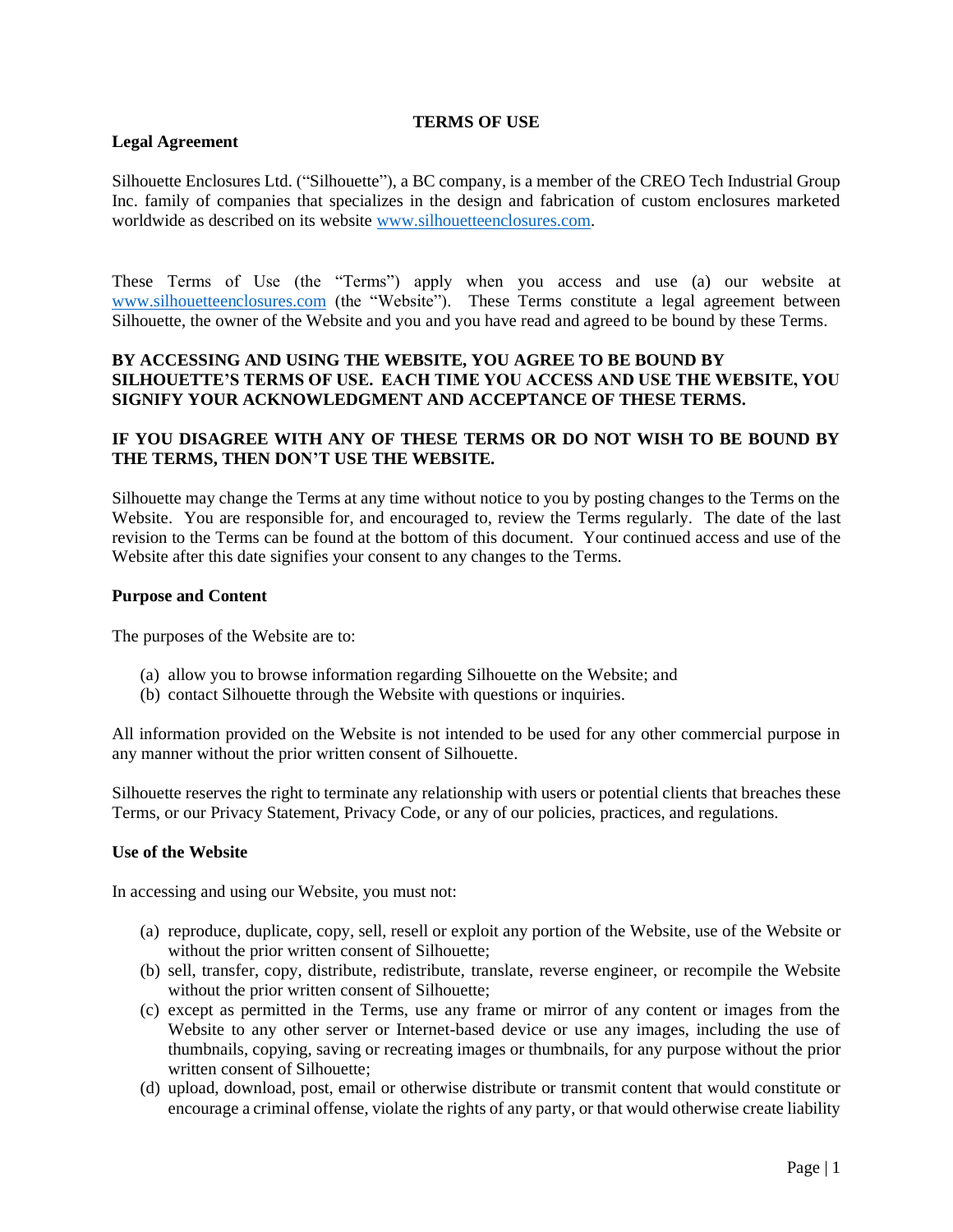or violate local, provincial, federal or international law or infringe any patent, trademark, trade secret, copyright or other intellectual property or proprietary right of third party or contains software viruses or other computer code, files or programs designed to interrupt, destroy or limit the functionality of any computer software or hardware or telecommunications equipment;

- (e) upload, post, host, or transmit unsolicited email, SMSs, or "spam" messages on the Website or send unsolicited bulk messages, status or mood updates, bulletins or other unauthorized commercial communications through the Website;
- (f) use any information or material from the Website in any manner or use, post or engage in any activities that infringes a third party's intellectual property or rights of publicity or privacy;
- (g) use the Website to distribute to or otherwise disseminate any material or information of any kind that is libellous, inaccurate, profane, racist, intended to bully, harass, intimidate or harm, defamatory, obscene, sexually explicit, violent, pornographic, abusive or otherwise violates any law or infringes or violates any rights, including intellectual property rights, of any other person or entity;
- (h) use the Website to engage in activities or provide information that is false, inaccurate or misleading or fraudulent or involve sale of counterfeit or stolen items;
- (i) transmit any worms or viruses or any code of a destructive nature through the Website;
- (j) deep link or employ software or any automatic device, technology or algorithm that use any robot, spider, scraper or other automated means to access the Website;
- (k) provide information or participate in activities that will result in the transfer to the Website of any viruses, Trojan horses, worms, corrupted files, hoaxes, time bombs, cancelbots, easter eggs and other computer programming routines that may damage, harm, interfere or expropriate any of the Website's systems, programs, content, information or applications, or that may track or monitor functionality in connection with the Website, including, without limitation, to identify other users' views, actions or other activities on the Website;
- (l) directly or indirectly engage in activity, such as click throughs, in a coercive, misleading, malicious or fraudulent manner;
- (m) bypass any measures that we have taken to restrict access to the Website without the prior written consent of Silhouette;
- (n) engage in activities that would interfere with the operation of the Website;
- (o) impose an unreasonable load on the Website's infrastructure that would affect the operation of the Website;
- (p) use JavaScript, active or other coding, repetitive posts or other actions that interfere with the Website's operations;
- (q) advertise to, or solicit to buy or sell any products or websites through the unauthorized or impermissible use of the Website;
- (r) circumvent or modify or attempt to circumvent or modify or encourage or assist any third party in circumventing or modifying any security technology or software that is part of the Website or to cover or obscure online advertisements or safety or security features of pages of the Website;
- (s) modify, adapt or hack the Website or modify another website to falsely imply that it is associated with the Website or Silhouette;
- (t) attempt to impersonate another user, person or entity or Silhouette representative in your use of the Website or attempt to sell or otherwise transfer your rights to another third party;
- (u) use any computer program or system to mine or harvest information, including addresses or other data of users from the Website, for any purpose without the prior written consent of Silhouette;
- (v) post content that violates the Terms or disrupts or interferes with the security of, or otherwise abuse, the Website or system resources, accounts, servers, or networks connected to or accessible through the Website;
- (w) access, tamper with or use non-public areas of the Website or disrupt or interfere with any other user's enjoyment of the Website;
- (x) knowingly disable any technology or tool embedded in the Website; and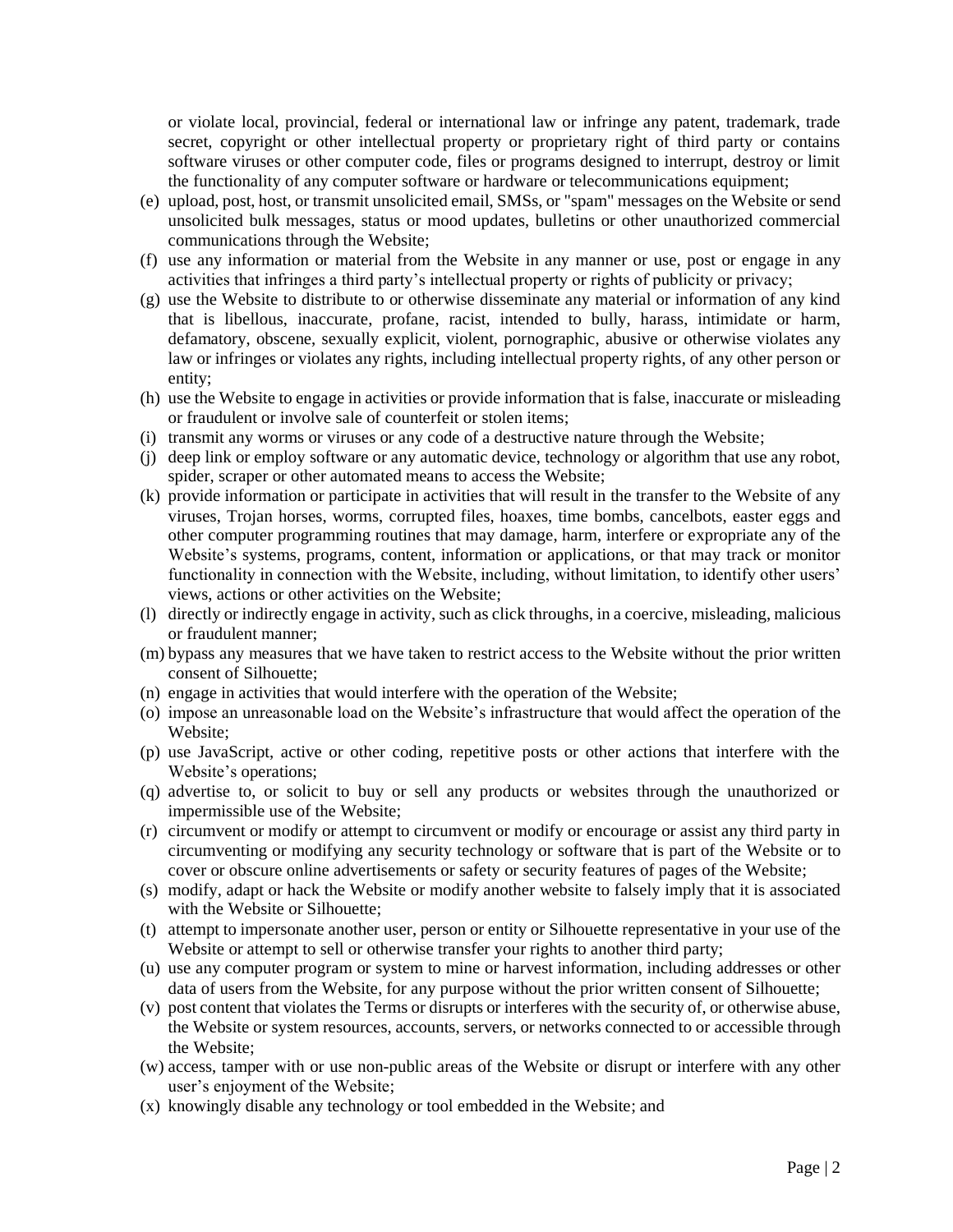(y) remove any copyright or other proprietary notices contained in the content on the Website, caption information, or any other material on the Website.

# **Commercial Electronic Messages ("CEMs")**

Silhouette only sends CEMs, such as emails, in accordance with Canada's Anti-Spam Legislation ("CASL"). Silhouette does not permit any user of the Website to use the Website to send CEMs. Silhouette does not send CEMs in violation of CASL.

You can contact Silhouette through the Website. In the event that you send a request, inquiry or complaint to Silhouette through the Website, Silhouette will respond in compliance with CASL. A CEM sent to you in response to a request, inquiry or complaint will be limited to directly addressing that request, inquiry or complaint, subject to the inclusion of additional information that a person could reasonably expect to receive as a result of that request, inquiry or complaint. If you submit a request, inquiry or complaint through the Website, this will not constitute consent for further CEMs and Silhouette will only ever send CEMs in accordance with CASL.

You will only receive such CEMs if Silhouette has received your express consent.

#### **User Content, Third Party Websites or Use of Social Network Platforms**

Our Website may provide opportunities for users to provide comments and feedback either directly on our Silhouette platform or through feedback, surveys or our blog. Such user content may be used in our sole discretion to improve the quality of our Website. We reserve the right to remove any user content that breaches the Terms or the rights of any third party.

Our Website may contain links from other third-party websites and all such websites are independent of Silhouette. Silhouette has no control over these third-party websites and assumes no responsibility or obligations for such third-party websites. The provision of such links does not constitute any endorsement of such linked websites, their content or information appearing on the Website.

You may choose to generate user content regarding Silhouette on social network platforms and must comply with these Terms in doing so. Silhouette has no control over or responsibility for such content of any social network platforms and you are responsible for adhering to the privacy policies of such social network platforms.

### **Linking Requirements**

In you wish to link to any website owned or controlled by you, you must abide by Silhouette's linking requirements. The linking requirements are as follows:

- (a) the link must be established to a page of the Website approved by Silhouette;
- (b) the link may not misrepresent your relationship with Silhouette or present false or misleading impressions about Silhouette, its services and/or the Website;
- (c) the link may not contain content that may be interpreted as distasteful or offensive;
- (d) Silhouette shall have no responsibility or liability for any content appearing on your Website; and
- (e) Silhouette may at any time, in its sole discretion, immediately terminate your link to your website, with or without cause. If Silhouette exercises this right to terminate, you will immediately remove all links to your website.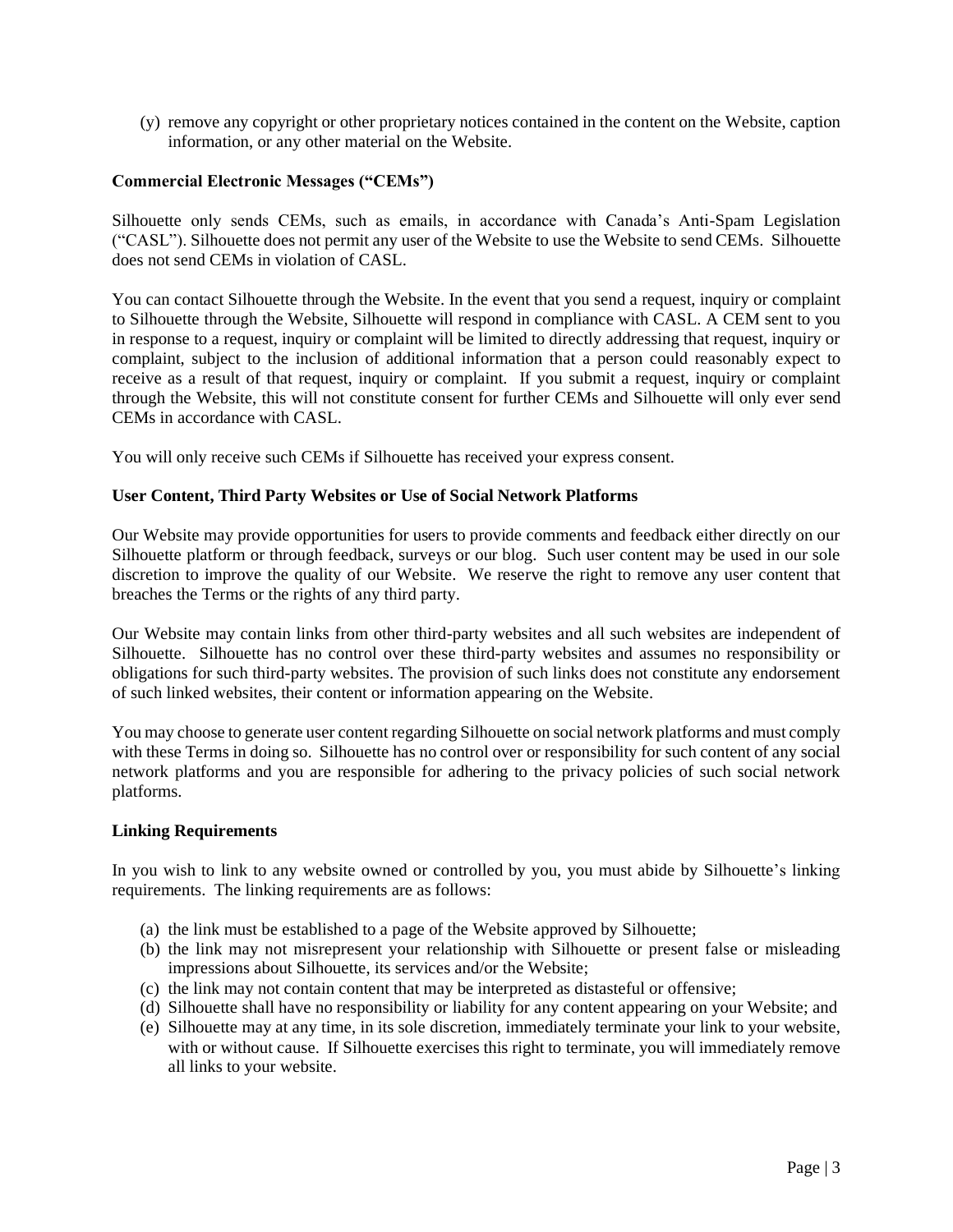### **Intellectual Property**

You do not acquire any right, title or interest in the Website through use of the Website. You must abide by copyright and other proprietary notices contained in the Website.

Except for third-party advertising or links, Silhouette exclusively owns all information and screens appearing on the Website including all designs, graphics, text elements, site design, logos, images, buttons, and icons. Silhouette owns the selection, assembly, and arrangement of all information and screens appearing on the Website, including any and all intellectual property rights, such as copyright, trademarks, and other proprietary information. All third-party advertising and links belong to their respective owners and must not be used by you for any purpose without the prior written consent of the respective owner(s).

Silhouette also owns or controls the right, title and interest to all frameworks, design, program elements, templates, blogs, mockups and compositions, final design frameworks, software, all copy and graphics and all source code used for the Website.

The look and feel of the Website is copyrighted by Silhouette. All rights are reserved. You may not duplicate, copy, or reuse any portion of the HTML/CSS, JavaScript, or visual design elements or concepts without the prior written consent of Silhouette.

Silhouette and its logo are the property of Silhouette. Certain other trademarks, trade names and logos on the Website are the property of the respective owners. Use of any such property, except as expressly authorized, shall constitute a violation of the rights of the owner of the property and shall result in immediate termination of your rights to use the Website.

All content, except any user content, that forms part of the Website is subject to intellectual property rights, including copyright and trademarks held by or licensed by Silhouette. All rights are reserved. The Website displays copyright and other proprietary notices. You may not frame or utilize framing techniques to enclose any trademark, logo or other proprietary information, including images, text, and page layout, or use any meta tags or any other hidden text utilizing our name or trademarks without the prior written consent of Silhouette.

You may not use any of Silhouette's logos or other proprietary graphic or trademark designs as part of any link without the prior written consent of Silhouette.

Copyright law, trademark law and other intellectual property and proprietary rights legislation or common law, as well as international copyright treaties and multilateral and bilateral agreements, protect the Website and unauthorized reproduction of the Website, or any portion of the Website or part thereof, may result in severe civil and criminal law penalties.

You must not challenge or assist others to challenge any of Silhouette's trademarks or application to register any of Silhouette's trademarks or attempt to register any trademarks or tradenames that are confusingly similar to any of Silhouette's trademarks. Silhouette respects the intellectual property of others and we ask users of the Website to do the same.

If you believe that Silhouette or a user of the Website has violated your intellectual property rights, you may report the matter by emailing [vanessa.o@creotechgroup.com.](mailto:vanessa.o@creotechgroup.com) Silhouette requires you provide a written request detailing the specifics of the intellectual property infringement, a link or the URL of your original materials and a link or the URL of the infringing material, and proof of ownership of the original material or proof of first publication. If Silhouette chooses not to remove the allegedly infringing material,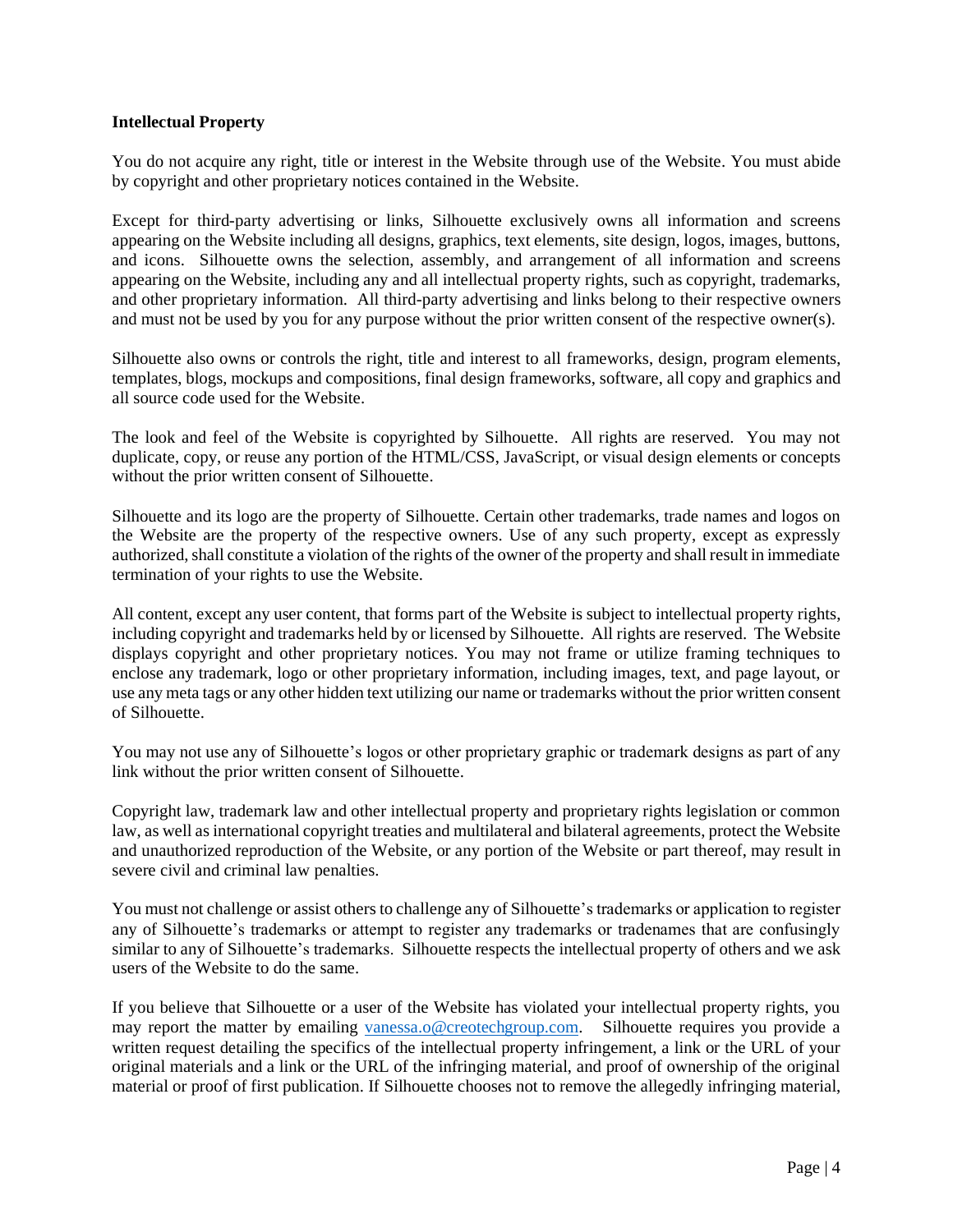we will provide you with notification. Silhouette will remove such allegedly infringing material upon submission of legal documentation of a ruling in your favour regarding the allegedly infringing material.

#### **Liability, Warranties, Representations and Indemnification**

Your access and use of the Website is at your sole risk. The Website is provided on an "as is" and "as available" basis and Silhouette disclaims any and all other warranties and representations.

Specifically, Silhouette does not warrant and you acknowledge that Silhouette has no liability or responsibility that:

- (a) the Website will meet your specific requirements;
- (b) the Website will be available, uninterrupted, timely, secure, virus-free or error-free or free of any other harmful components;
- (c) that any third-party products or services will be available, uninterrupted, timely, secure, or errorfree;
- (d) the results that may be obtained from the use of the Website will be accurate or reliable;
- (e) the quality of any information obtained by you through the Website will meet your expectations; or
- (f) any errors in the Website will be corrected.

SILHOUETTE DISCLAIMS ANY AND ALL REPRESENTATIONS AND WARRANTIES, EXPRESS OR IMPLIED, INCLUDING WITHOUT LIMITATION THE IMPLIED WARRANTIES OF MERCHANTABILITY, FITNESS FOR PARTICULAR PURPOSES, NON-INFRINGEMENT, TITLE, QUIET ENJOYMENT, DATA ACCURACY AND SYSTEM INTEGRATION, INCLUDING LOSS OF DATA OR PROFIT ARISING OUT OF THE USE OR INABILITY TO USE THE WEBSITE. SILHOUETTE DOES NOT WARRANT THAT ANY DEFECTS IN THE WEBSITE OR CONTENT OF THE WEBSITE WILL BE CORRECTED.

UNDER NO CIRCUMSTANCES, INCLUDING BUT NOT LIMITED TO NEGLIGENCE, SHALL SILHOUETTE BE LIABLE FOR ANY GENERAL, SPECIAL, EXEMPLARY, PUNITIVE, OR CONSEQUENTIAL DAMAGES ARISING FROM THE USE OF, OR INABILITY TO USE, THE WEBSITE. SOME PROVINCES AND STATES DO NOT ALLOW FOR THE LIMITATION OF INCIDENTAL OR CONSEQUENTIAL DAMAGES, SO THE ABOVE LIMITATIONS OR EXCLUSIONS MAY NOT APPLY TO YOU. ALTHOUGH CERTAIN PROVINCIAL, STATE OR FEDERAL LAWS MAY NOT ALLOW LIMITATIONS OF IMPLIED WARRANTIES OR THE EXCLUSION OR LIMITATION OF CERTAIN DAMAGES, SILHOUETTE RELIES ON SUCH DISCLAIMERS AND LIMITATIONS TO THE GREATEST EXTENT ALLOWABLE BY LAW.

To the extent permitted by the laws of your jurisdiction, you agree to indemnify Silhouette from and against all claims, liability and expenses, including legal fees and costs, arising from any unauthorized use of the Website by you or from a substantial breach of the Terms. Silhouette reserves the right, in its sole discretion and at its own expense, to defend any action or claim and you agree to co-operate fully with any such defense.

#### **Termination or Suspension of Website**

Silhouette reserves the right to terminate, change, suspend or discontinue any aspect of the Website at any time without notice including, but not limited to:

(a) the availability of certain features; or